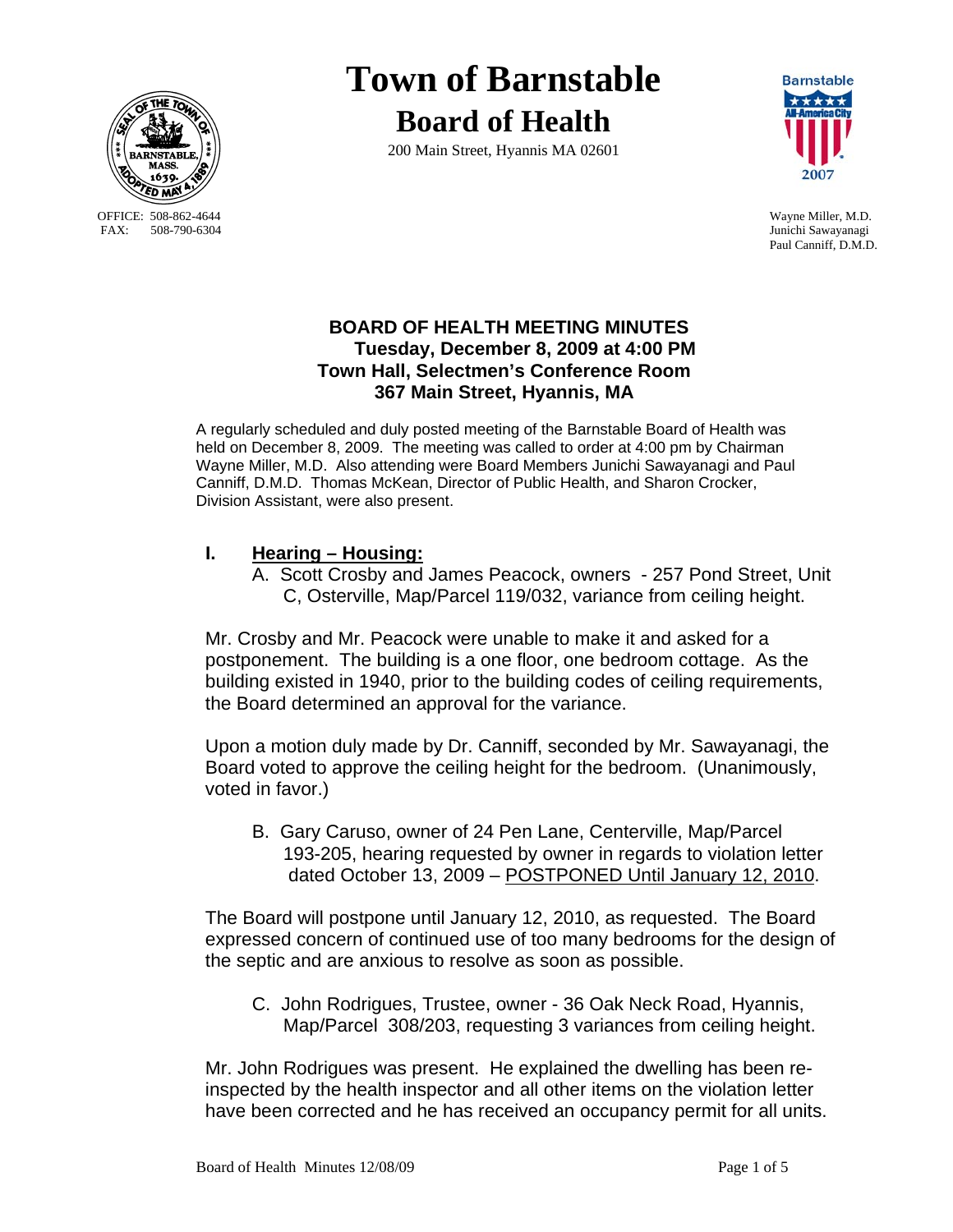The dwelling was built in 1900, pre-dating the 1950's building codes for ceiling heights.

Upon a motion duly made by Dr. Canniff, seconded by Mr. Sawayanagi, the Board voted to approve three variances for ceiling heights. (Unanimously, voted in favor.)

D. Dawn M. Burt, owner - 4741 Falmouth Road, Cotuit, Map/Parcel 009/020, requesting variance from ceiling height.

Mr. Alan Burt was present. His house dates back to 1941, prior to the building code on ceiling heights. He currently is caring for the house for Manual Sylvia, an elderly gentleman who has lived there in the one-bedroom for over 40 years. They have done some major repairs to the house and Mr. Sylvia has decided to rent it out to recover some of the repair costs. The bedroom has a ceiling height of 5ft 9 inches.

Upon a motion duly made by Dr. Canniff, seconded by Mr. Sawayanagi, the Board voted to approve the ceiling height variance. (Unanimously, voted in favor.)

**II. Hearing – Septic Failed (Cont.):** Michael Santos, owner – 26 Bishops Terrace, Hyannis, Map/Parcel 251-215, septic failure.

Mr. Michael Santos was unable to make the meeting and hoped for a continuance.

The Board had requested a septic inspection be done. The recent inspection was reviewed at the meeting. It stated the system passed. A prior inspection in 2004 had showed the level in the leaching pit was at 4 feet and the pit is 6 feet in total. Mr. McKean expressed concern that the system was showing signs of age at that time.

Dr. Miller requested it continue to be pumped and would like the following information: 1) what is the zone the lot is in, 2) what is the anticipated use of the building, 3) is sewer anticipated in the area soon. If the unit is to be used for rental, the septic may likely endure heavy use.

Upon a motion duly made by Mr. Sawayanagi, seconded by Dr. Canniff, the Board voted to **Continue** to the January 12, 2010, Board of Health meeting. (Unanimously, voted in favor.)

### **III. Variance – Septic (New):**

 Dan Ojala, Down Cape Engineering, representing Mark Fazio, owner, 36 Deacon Court, Barnstable, Map/Parcel 300-054, 1.73 acre lot, (4) variances, reduction in set backs to wetlands, new construction.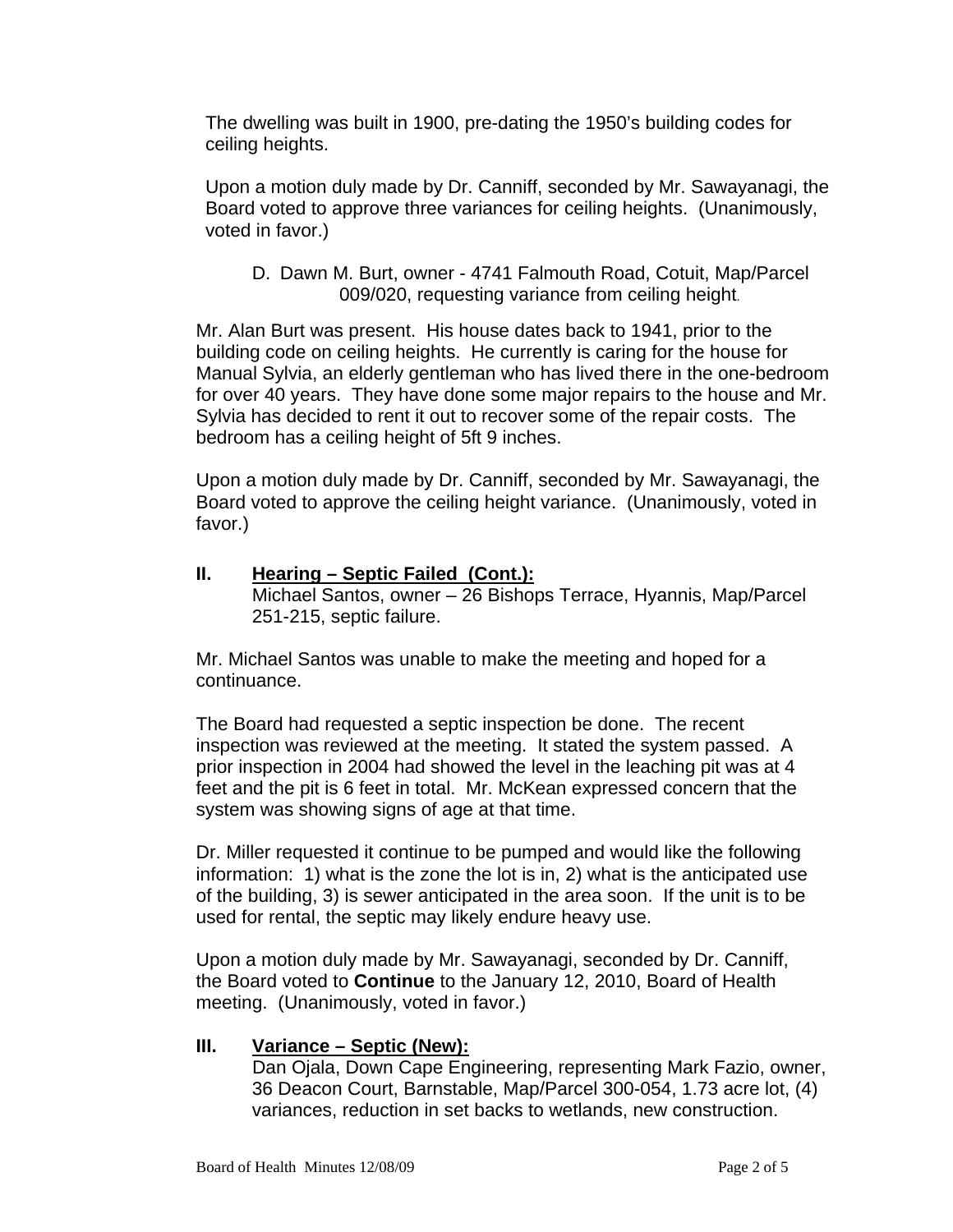Dan Ojala and Marie Fazio were present. Dan reviewed the plan and summarized there is an isolated wetland, currently,a sharp pitch down towards the wetland which will be leveled off. There is blue clay down to 12 feet, then good sand. The Conservation Commission approved the plan last week.

Dr. Miller recused himself.

Mr. McKean noted the plan does not show 10 feet separation on the leaching facility (infiltrators). Mr. Ojala noted the type error on the plan and will have a proper one submitted. The plan should show 42.5 as the bottom of the leaching system. There are no issues with the floor plans.

Upon a motion duly made by Mr. Sawayanagi, seconded by Dr. Canniff, the Board voted to approve the four variances of setbacks to wetlands with the following conditions: 1) a revised plan be submitted with the correct of the base of the leaching system to 42.5, and 2) a 3-Bedroom Deed Restriction be properly recorded at the Barnstable County Registry of Deeds, and 3) a proper copy of the Deed Restriction be submitted to the Public Health Division. (Unanimously - 2 voted in favor, Dr. Miller had recused himself.)

### **IV. Variance – Food (New):**

 Louis Capolino, Caffe "E" Dolci – 430 Main Street, Hyannis, grease trap variance previously granted, addition to menu.

Mr. Louis Capolino was present and had the most recent grease recovery device inspection (August 4, 2009) with him and his current expanded menu. He requested an increase in his restricted menu to include additional types of lasagna and more meatball dishes. He has currently been operating with the extended menu.

The Board reviewed the prior variance approval and stated the applicant was restricted to the submitted menu of 2007 with the one grease recovery device (GRD) in place. The GRD is not designed to handle the expanded menu. Upon review of the grease trap inspection report, it appeared the level of grease going into the sewer is 4.0 instead of the required maximum of 1.0. The Board receives a clearer picture of the situation when a daily log is kept of the amount of grease actually removed and requests this to be done using the Health Division's Log form. The Daily log must be by the GRD and easily accessible to the Health Inspector.

The dual sink/refrigerator equipment was discussed. The sink is used to dispense water and is not as a prep sink. Mr. Capolino said the equipment was purchased in Italy and came as a complete unit, along with the PVC pipe used to drain sink.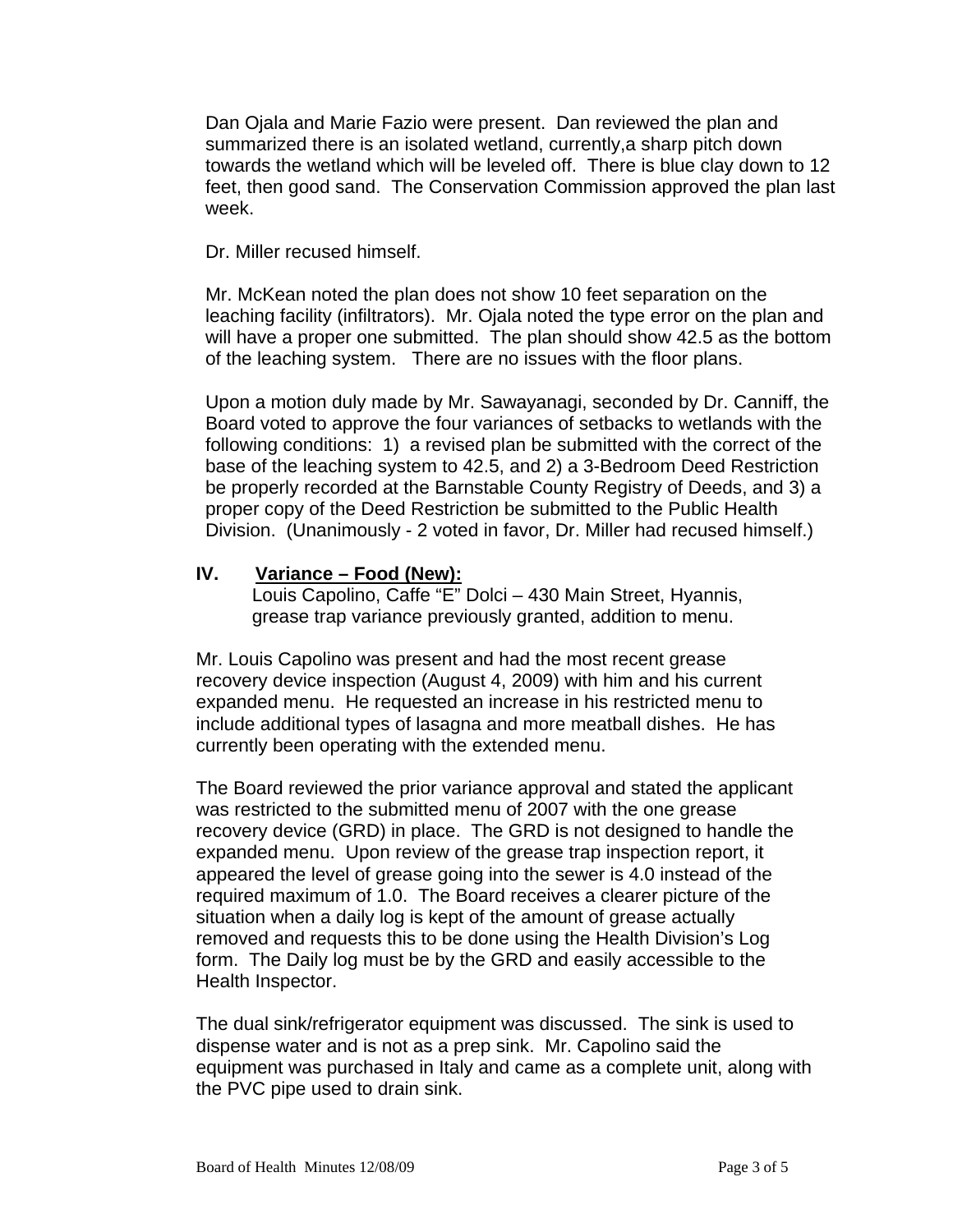Dr. Miller and Mr. Sawayanagi stated the piping does not meet the plumbing codes which require a trap plumbed with copper for the drinking water. Provided the applicant properly blocks off the waste pipes under sink and brings the plumbing up to code, the Board will allow the left side of the refrigerator unit to be used for storage.

For the increased menu: 1) the applicant will need a second Grease Recovery Device (GRD), and 2) instead of the independent test every six months, the Board would want a log maintained of the amount of grease removed.

For the refrigerator/sink unit, either 1) remove the entire refrigerator/sink unit or 2) the refrigerator located under the sink must be rendered unuseable, 3) the Plumbing Inspector must approve the plumbing of the sink and the section of the refrigerator that the waste pipes are above must be blocked off, then the refrigerator section without waste pipes may be used as food storage.

The Board said the pictures the Health Inspector provided showed inadequate cleaning. Mr. Sawayanagi noted the pictures show a leak in the ceiling. Mr. Capolino said it was due to the air-conditioner and is not over the food prep area. The Board stated the approval of an extended menu will be based on satisfactory inspections by the Health Inspector over the next two years. The Board will give the applicant one month to clean up the establishment before any license suspension.

Upon a motion duly made by Dr. Canniff, seconded by Mr. Sawayanagi, the Board voted on the approval of the extended menu. (Unanimously, voted to DENY with the following requirements to avoid suspension: 1) Caffe "E" Dolci must return to the original approved menu, 2) clean up health inspection violations, 3) repair leak in ceiling and replace ceiling tiles, 3) bring waste pipe up to code and block off front section of refrigerator with piping, or close off refrigerator entirely, and 4) return to the Board at the January 12, 2010 meeting. If all items are satisfactory, the Board will approve the increased menu provided an additional GRD is installed.

#### **V. License: Disposal Works (Septic Installer):** Jeffrey K. Morse, Marshfield, MA

Jeffrey Morse was unable to attend. The Board reviewed his passing grade on the septic exam and his references as an exemplary contractor.

Upon a motion duly made by Mr. Sawayanagi, seconded by Dr. Canniff, the Board voted to approve Jeffrey Morse as a septic installer. (Unanimously, voted in favor.)